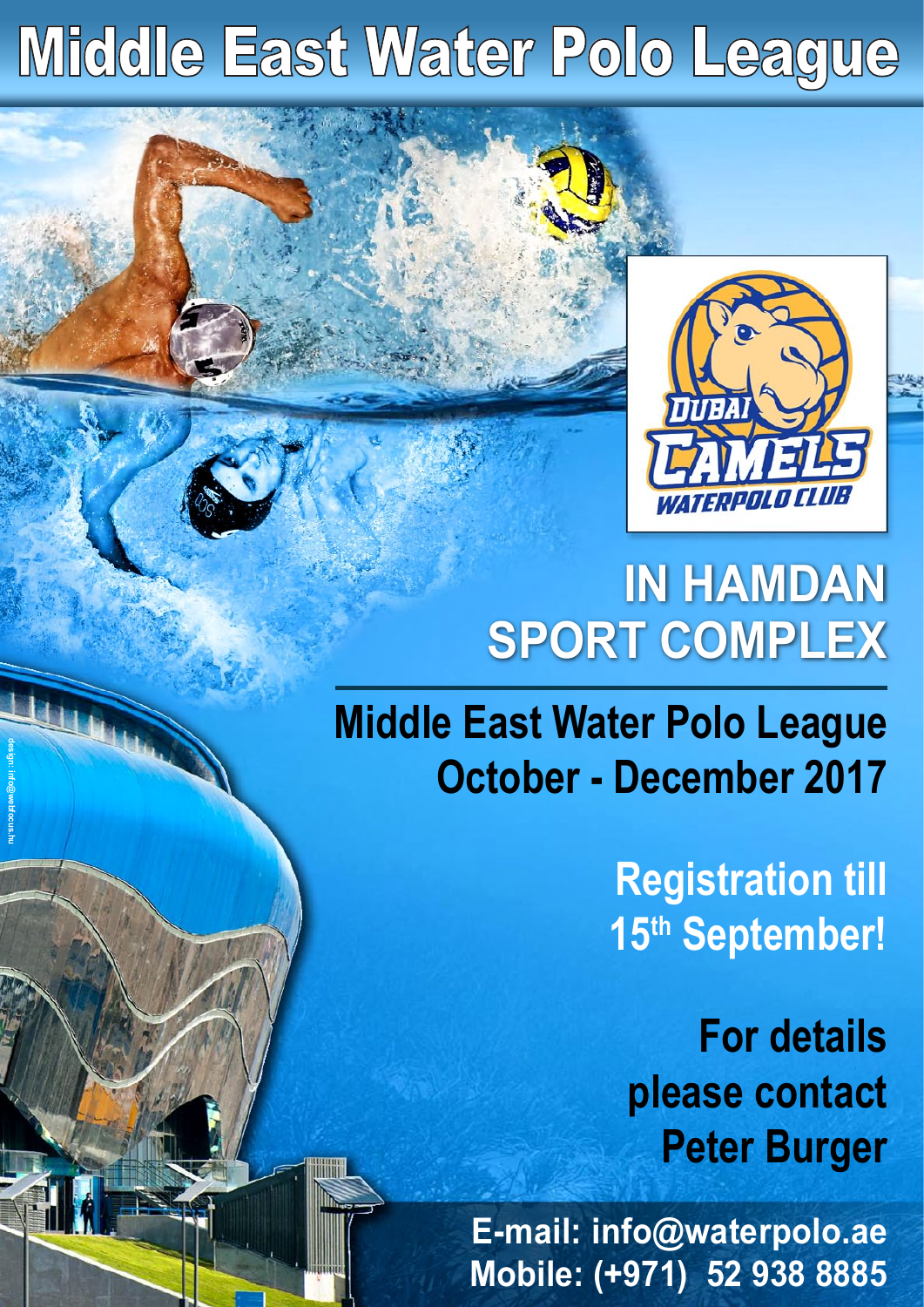

#### **October - December 2017**

We are pleased to invite your club to participate in the Middle East Water Polo League! This will be the first and only amateur water polo league of its kind in the Middle East and will provide all those within the region the opportunity to play in regular competitive games at a range of abilities.

The league will be run in the Hamdan Sport Complex, Dubai, which offers great facilities along with extensive spectator opportunities. As the league grows, there is scope for the utilistation of other facilities too, essentially to provide a "home" and "away" style fixture list.

This is a not-for-profit initiative, with the idea of giving back to the water polo community, whilst allowing everyone the opportunity to keep playing the sport we all love and wish to continue playing, at all levels.

To ensure an exciting league occurs, the intent is to host games at a range of levels – from beginners / youth players to more experienced players. The way we facilitate a fair yet competitive league will be through squad se-



lection for each Team; for example the Dubai Camels will enter a 2-3 Teams of varied abilities. Should Dubai Camels Mens A Team play a Youth Team, a less experienced squad will be picked from that Camels Team to ensure a fair match. On the other hand, should Dubai Camels Mens A Team play another Mens A Team (ie Abu Dhabi), a more experienced squad of players will be picked from the Team – to ensure a competitive yet fair game.

All Team members will need to be identified before the start of each season and the squads will be selected to suit each fixture, in the spirit of the sport and allowing everyone to be able to play. As the League evolves, this idea will be revisited and developed to suit the League.

Dubai Water Polo Tournament

Contacts: Peter Burger: [+971 52 938 8885](tel:00 971 52 938 8885) | [info@waterpolo.ae](mailto:info%40waterpolo.ae?subject=Dubai%20Water%20Polo%20Tournament) | [www.waterpolo.ae](http://www.waterpolo.ae) | [www.fb.com/dubai.camels](http://www.fb.com/dubai.camels)



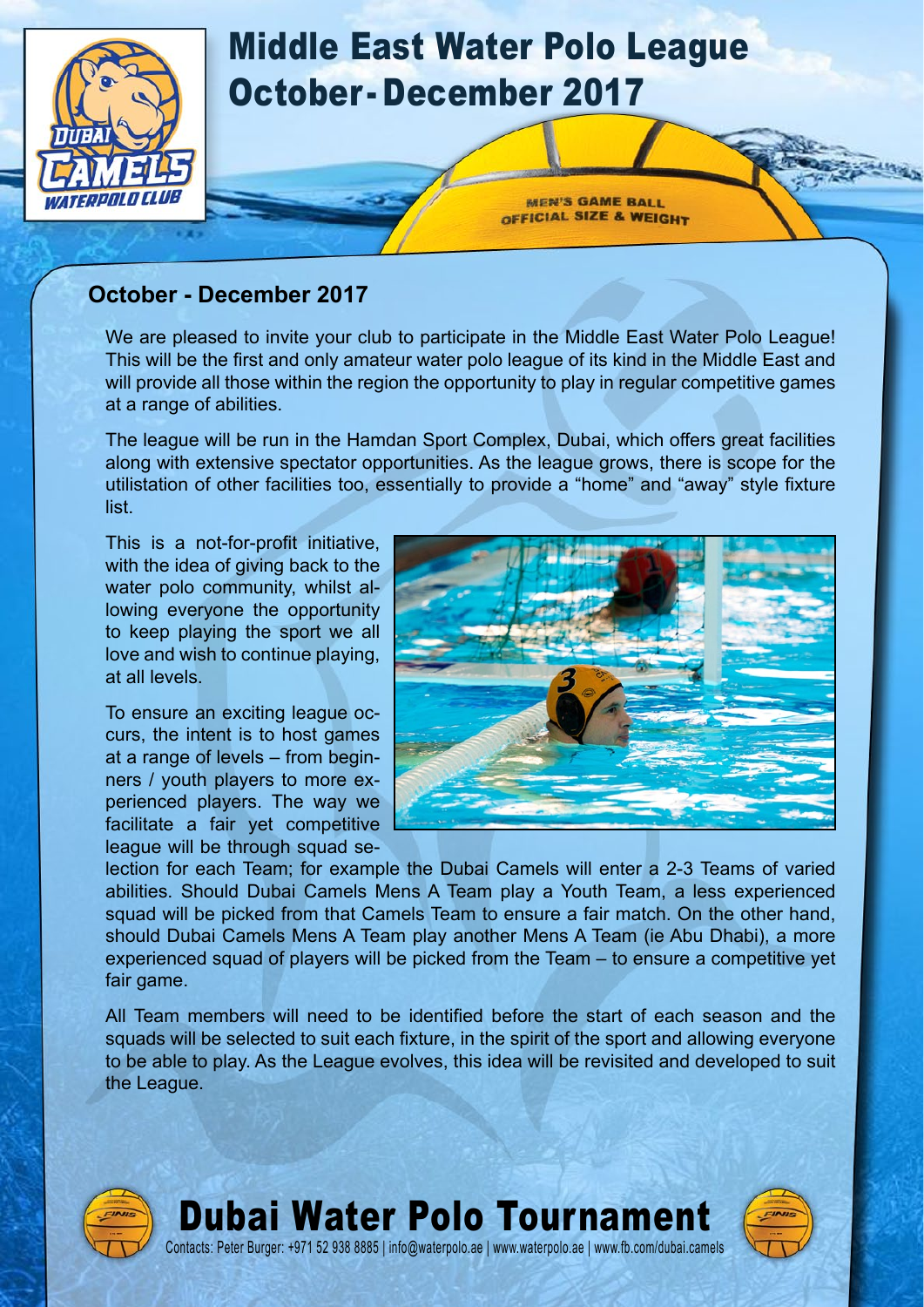

#### **Program**

The schedule below is the tentative program for the league in the Autumn-Winter period of 2017. It will consist 10 match days (Wednesdays of every week). Dubai Camels Water Polo Club (DCWPC) shall inform all participating teams in advance in case of any changes.

Again, as the league evolves and grows, the fixture list may change to suit, but the principle of match day Wednesdays will remain, giving a regular slot for competitive games.

| <b>Date/Time</b>                      | <b>Program</b>            |  |  |
|---------------------------------------|---------------------------|--|--|
| 4 <sup>th</sup> October 2017 / 20.00  | First match of the league |  |  |
| 6 <sup>th</sup> December 2017 / 20.00 | Last match of the league  |  |  |

#### **Registration:**

Each Team can register a maximum of 2 officials and 20 squad members (of which a maximum of 13 can be picked for each game)

To register for this league, interested teams must email the completed Registration Form to burgipetya@gmail.com by 15 September 2017.

The registration fee (non-refundable) is 1,000 AED. The registration fee needs to be transferred to guarantee your participation. If number

of registered teams is over expectation, DCWPC will select teams based on a first-comefirst-serve basis.

Filled Medical Form and Medical Insurance is compulsory for all participants. Proof of the same has to be sent at the registration.

On top of the registration fee each team has to pay 500 AED/ matches or 50 AED/ player.

*ALL COLLEGE AND UNIVERSITY STUDENT TEAMS ARE FREE OF CHARGE TO REGISTER AND PLAY.*



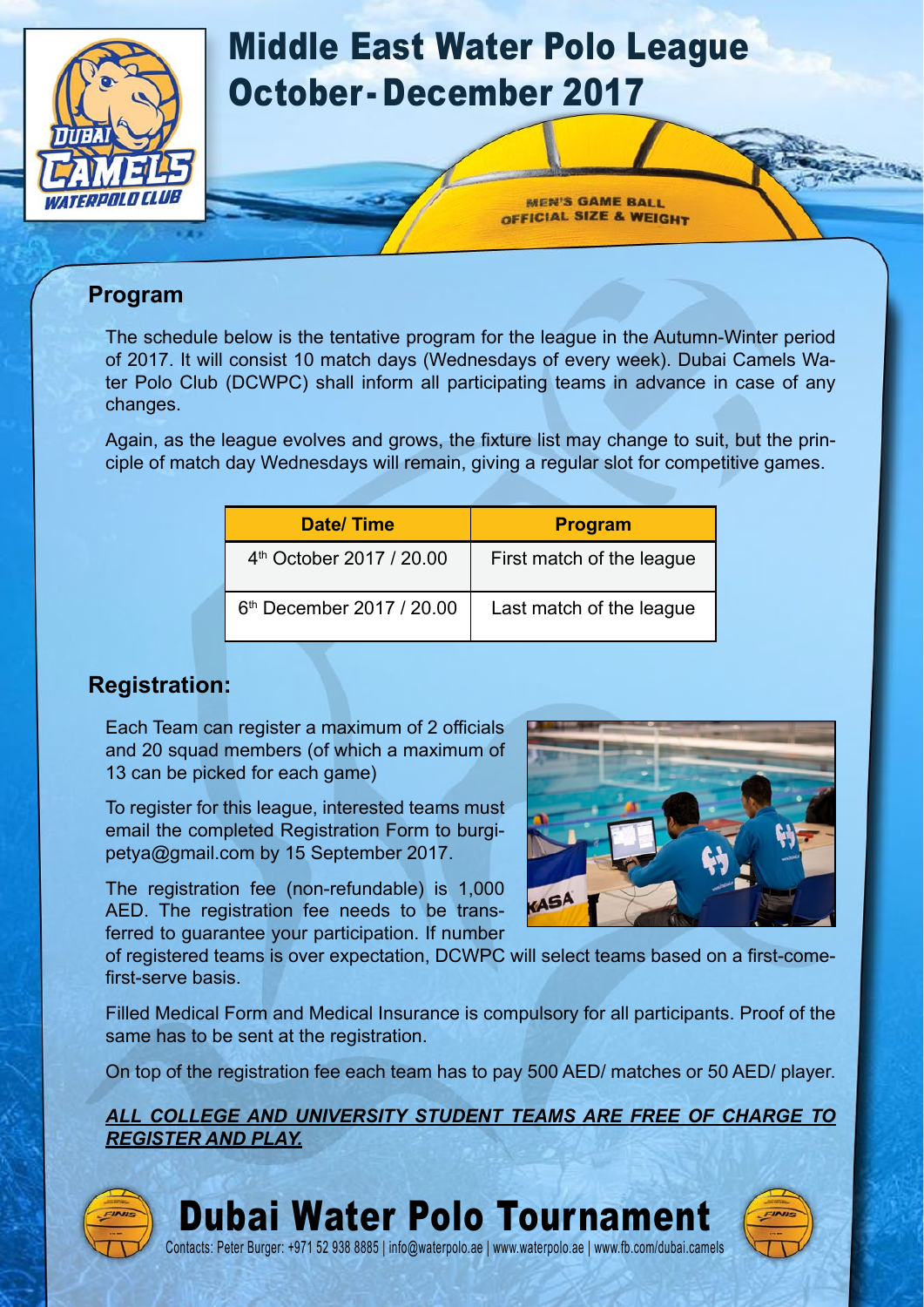

### Middle East Water Polo League October- December 2017

**MEN'S GAME BALL** OFFICIAL SIZE & WEIGHT

#### **Rules & Regulations**

Rules will be applied for this competition:

- 4 x 8 minutes stop clock quarters
- 30 second shot clock
- 25 m x 20 m pool size
- N° 5 ball
- 6 field players plus a goal keeper
- 20 second exclusion period
- All other rules will be as for FINA events



Point system is Win= 2 points, Draw= 1 point, Loss= 0 points, and Forfeit= -1 point.

In event of a tie in points, results in head - head competition will be used to determine final standings. If that game resulted in a draw, then goal differential will be used as the determining factor.

Officials from each team will be assigned to each match, according to who is playing. A no show, will result in a potential point deduction from that team.

#### **Prize**

The  $1^{st}$ ,  $2^{nd}$ , and  $3^{rd}$  place shall be awarded gold, silver, and bronze respectively. The 1st place shall also get the trophy, Middle East Water Polo League 2017.

#### **What to do now….**

Please complete and return the attached Registration Form for your confirmation of participation. Should you have any inquires or need further information, please feel free to contact Peter Burger on his mobile +971 52 938 8885, or by email: burgipetya@gmail.com.

Completed registration forms to be emailed to burgipetya@gmail.com no later than 15th September 2017.

Thank you for your kind attention, we look forward to hearing back from you.

**Kind regards, DCWPC**



#### Dubai Water Polo Tournament Contacts: Peter Burger: +971 52 938 8885 | info@waterpolo.ae | www.waterpolo.ae | www.fb.com/dubai.camels